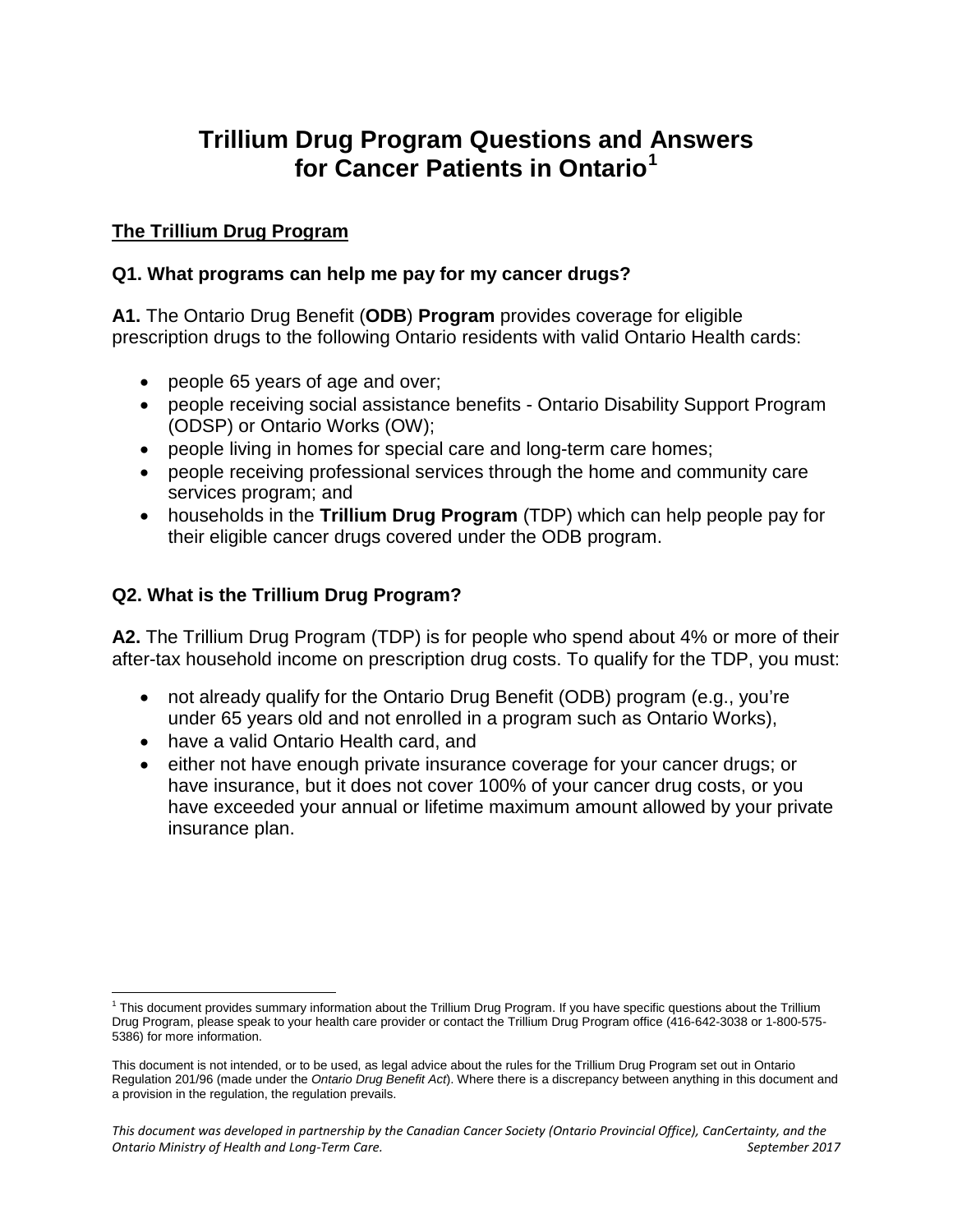#### **Q3. How can the Trillium Drug Program help me and my family with our drug costs?**

**A3.** The Trillium Drug Program will pay the cost of your prescription drugs, after you've paid the annual household deductible.

The drugs covered under this program are on a list called the 'ODB Formulary'; there are over 4,400 drugs and other products on this list.

## **Q4. If my cancer drug is not on the formulary, what can I do?**

**A4.** The Ontario Drug Benefit (ODB) Program may pay for prescription drugs not listed in the ODB Formulary on a case-by-case basis through the Exceptional Access Program (EAP).

The request for coverage for a drug through the EAP can only be sent in by your doctor or nurse practitioner (NP) on your behalf. Speak to your doctor, NP or pharmacist about whether the drugs you need are covered by the ODB Program, including the EAP.

If you need coverage through the EAP, your doctor or NP should send a request as soon as possible.

All EAP requests must meet clinical standards that have been recommended by the ministry's expert advisors, the Committee to Evaluate Drugs, and approved by the Executive Officer of the Ontario Public Drug Programs.

Once a decision has been made, your doctor will be informed by the EAP by fax**.** If approval is granted, the coverage period begins on a specified date and extends only to the expiry date.

If you do not have EAP approval and purchase your drugs, the cost of your cancer drug will not be counted toward your annual Trillium Drug Program (TDP) deductible until you receive EAP approval for the drug.

#### **Q5. How long will it take for my doctor or nurse practitioner to hear the decision about my Exceptional Access Program request?**

**A5.** In general, Exceptional Access Program (EAP) requests for cancer drugs will receive a response within 3-5 business days. Timeframes for decisions depend upon the complexity and completeness of the request.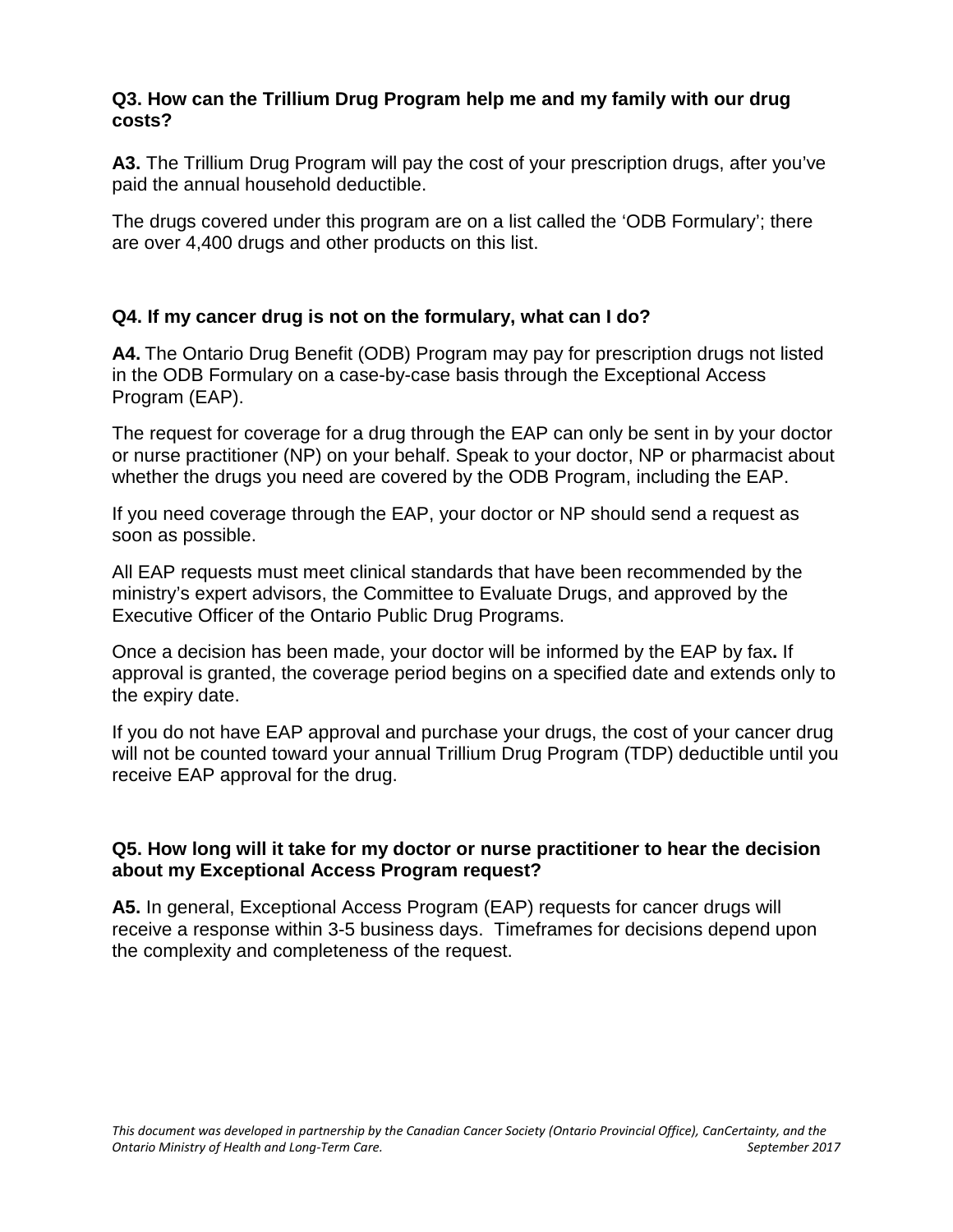# **Q6. How can I follow up if I don't hear back as expected?**

**A6.** We recommend that you speak with your doctor, nurse practitioner or reimbursement co-ordinator if you don't hear back as expected. Alternatively, you can contact the Exceptional Access Program (EAP) directly by e-mail at EAPFeedback.MOH@ontario.ca or by phone at 416-327-8109 or 1-866-811-9893.

# **Applying to the Trillium Drug Program**

# **Q7. Who can apply to the Trillium Drug Program?**

**A7.** You can apply to the Trillium Drug Program (TDP) if you are a resident of Ontario, have a valid Ontario Health card and:

- your household does not have private insurance coverage for your cancer drugs; or
- you have private insurance, but it does not cover 100% of your cancer drug costs, or you have exceeded your annual or lifetime maximum amount allowed by your private insurance plan.

# **Q8. How do I apply to the Trillium Drug Program?**

**A8.** You can get a Trillium drug Program (TDP) application form on the ministry's website (www.ontario.ca/drugs), by calling the Trillium Drug Program (416-642-3038 or 1-800-575-5386) or at an Ontario pharmacy.

You can also get a TDP application guidebook on the ministry's website. This guidebook provides key information to complete the application process.

Once the TDP application is completed, mail it to the TDP office for processing.

Trillium Drug Program P.O. Box 337 Station D Etobicoke ON M9A 4X3

## **Q9. What information do I need to complete the Trillium Drug Program application form?**

**A9.** You need to provide the following information for each member of your household:

- legal name first, middle and last
- Ontario Health card number, including version code
- sex
- date of birth
- Social Insurance Number
- mailing address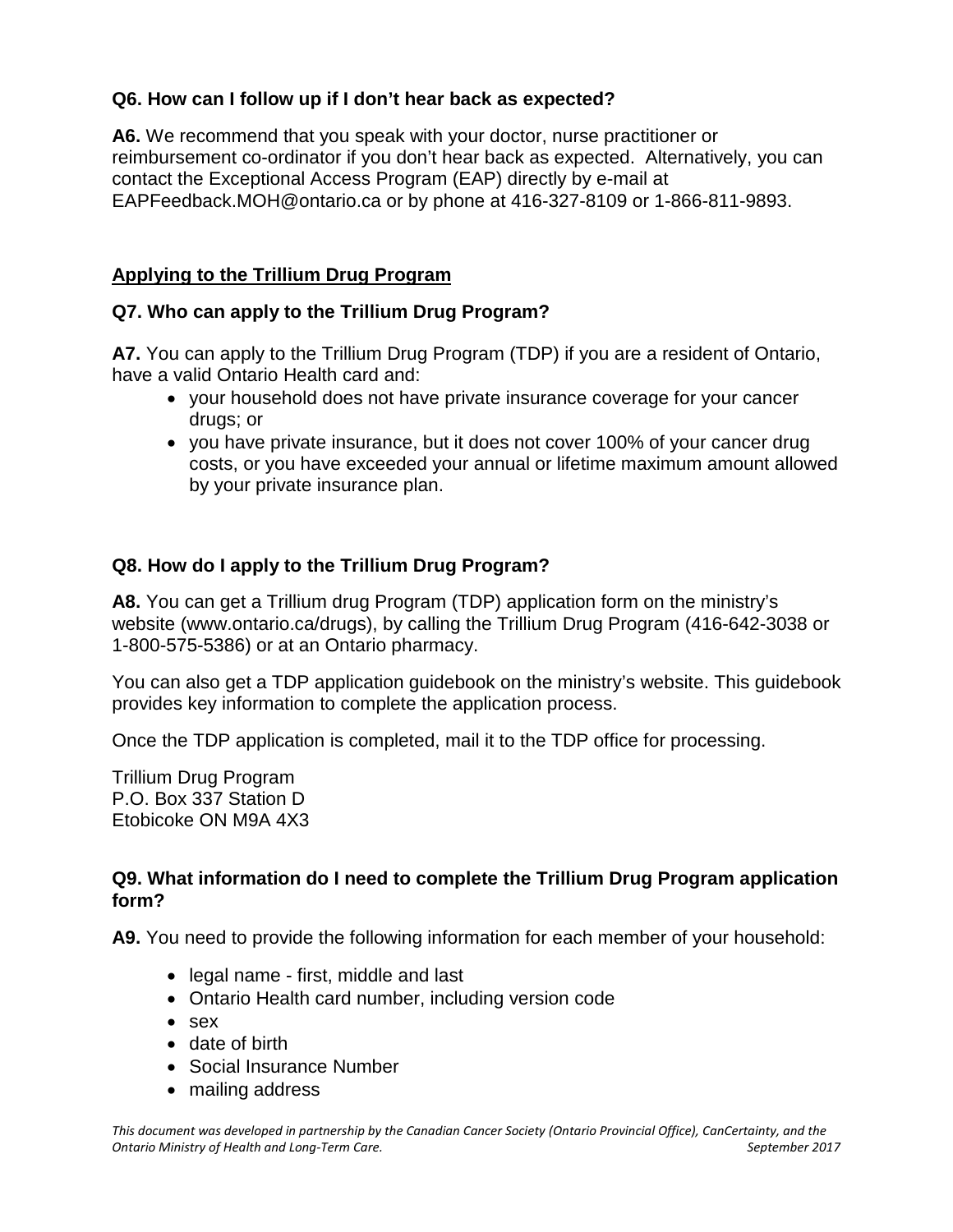• consent for the Trillium Drug Program (TDP) to verify your income with the Canada Revenue Agency.

# **Q10. Who can help me with my application to the Trillium Drug Program?**

**A10.** For assistance with completing a Trillium Drug Program (TDP) application, call the TDP at:

Toll free: 1-800-575-5386 or 416-642-3038 (in Toronto).

You can also email the TDP office at trillium@ontariodrugbenefit.ca.

## **Q11. When should I apply to the Trillium Drug Program? Should I apply as soon as I am diagnosed?**

**A11.** You will need drug coverage once you are home and your cancer drugs are no longer covered by the hospital. You should complete the Trillium Drug Program (TDP) application form as soon as possible and choose a start date that matches the date you are released from the hospital **OR** when you first receive the prescription from your doctor or nurse practitioner for drugs related to your cancer.

## **Q12. Is there a time of year to apply to the Trillium Drug Program?**

**A12**. You can apply to join the Trillium Drug Program (TDP) any time.

The TDP benefit year runs from August 1 to July 31. If it is your first time applying, you can choose the date when your TDP coverage will start and your annual deductible will be adjusted based on the number of days remaining in the benefit year.

For example, if you choose an enrollment start date of February 1 (halfway through the TDP benefit year), then your annual deductible will be reduced by half. However, any prescription drugs your household receives prior to your enrollment start date will not be included towards your deductible and they will not be reimbursed. The TDP application and coverage is for the whole household. Therefore, the start date applies to all household members.

If you don't know your enrolment start date at the time of applying to the TDP, you may leave it blank. You will not be enrolled until you choose a start date, and the TDP will send you a letter to advise of this. In the meantime, your application will be put on hold. Once you have decided on an enrolment start date, please contact TDP by using one of the services options below. If your preferred start date is coming up soon, we recommend you contact the TDP by phone.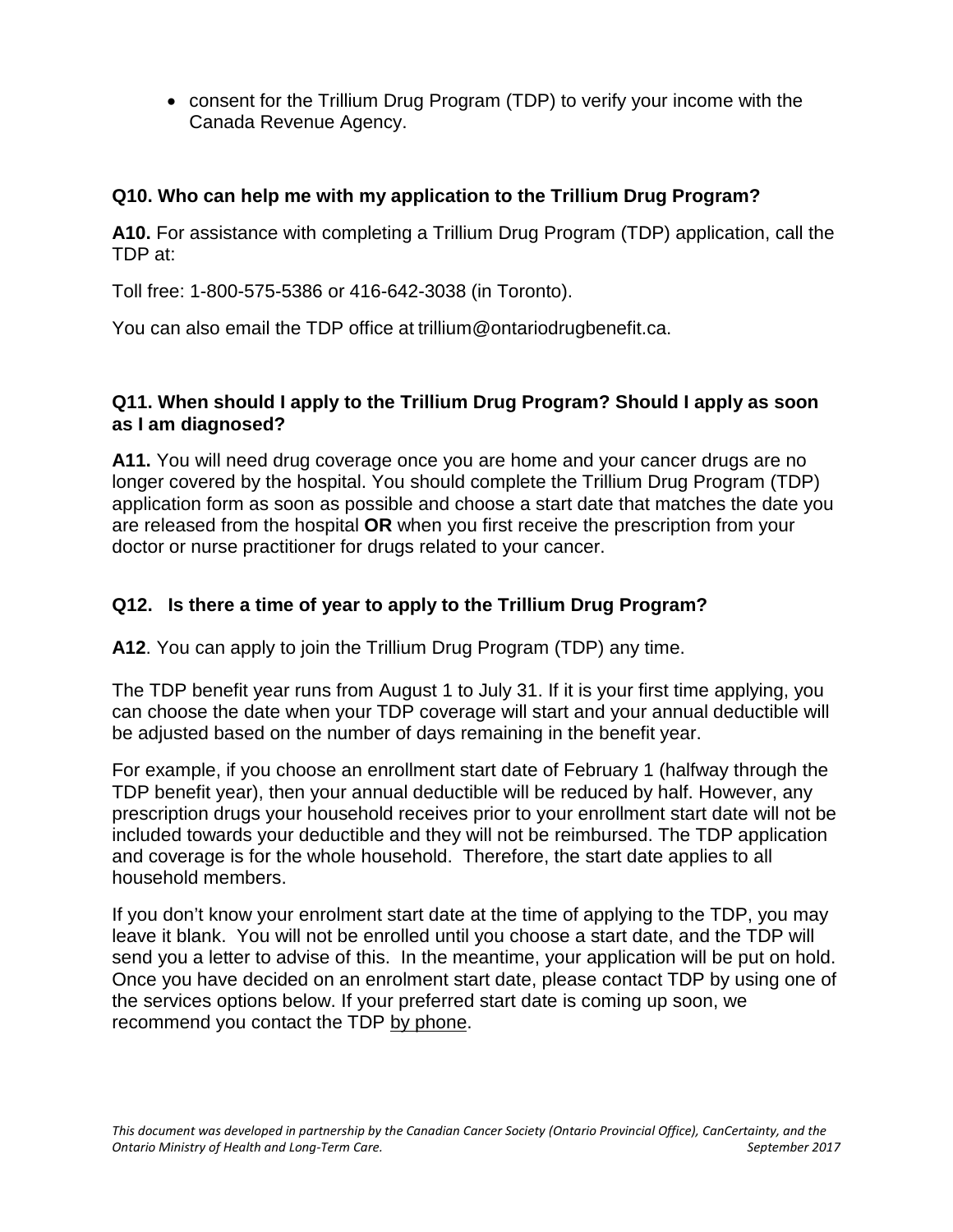Toll free: 1-800-575-5386

Toronto: 416-642-3038

Email: trillium@ontariodrugbenefit.ca

Fax: 416-642-3034

Mailing address: Trillium Drug Program P.O. Box 337 Station D Etobicoke ON M9A 4X3

**Tip:** Choose an Enrollment Start Date that is before or the same date you will fill prescriptions that you would like the TDP to cover. You will **not** be able to change it later.

The following chart shows some suggestions for choosing a start date.

| If                                                                                                                                                                           | Then start the TDP no later than:                                                                               |
|------------------------------------------------------------------------------------------------------------------------------------------------------------------------------|-----------------------------------------------------------------------------------------------------------------|
| You have already purchased<br>prescriptions                                                                                                                                  | The date of your earliest eligible receipt (from<br>August 1 of the benefit year for which you are<br>applying) |
| You are scheduled to begin drug                                                                                                                                              | The date your prescription is filled                                                                            |
| You are being discharged from hospital and<br>have a prescription to fill                                                                                                    | The day you are released from the hospital                                                                      |
| Your eligibility for professional services<br>through the home and community care<br>services program (and therefore eligibility<br>for the Ontario Drug Benefit Program) is | The day after your eligibility ends                                                                             |
| Other insurance you had to cover your<br>prescription drugs is ending or does not<br>cover 100% of your prescription drug<br>costs                                           | The date of your earliest eligible receipt (from August<br>1 of the benefit year for which you are applying)    |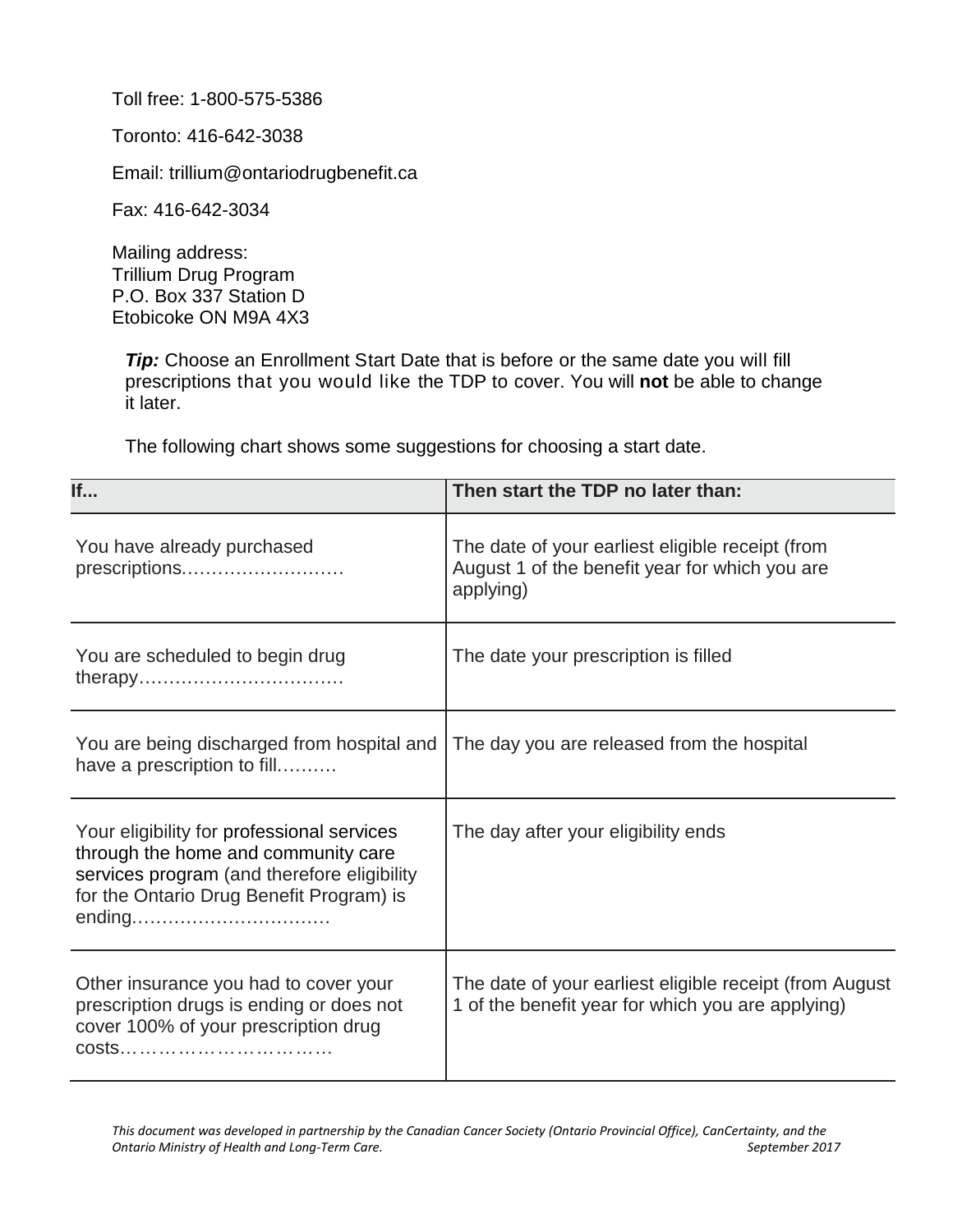To receive benefits for a TDP benefit year, you can apply up to 2 months after the end of the benefit year (i.e., by September 30 of the following benefit year). For example, if you want to apply to the 2017/18 benefit year, which runs from August 1, 2017 to July 31, 2018, your application must be postmarked by Canada Post on or before September 30, 2018.

## **Q13. When and how can I expect to hear back from the Trillium Drug Program?**

**A13.** If your application is complete, and no information is missing, and the Trillium Drug Program (TDP) is able to confirm your family's income through the Canada Revenue Agency (CRA), you should receive a TDP Confirmation Letter between 7 and 17 business days after we receive your application.

If your application is not complete or your income cannot be confirmed with CRA, there may be delays in processing your application. The TDP will send you a letter requesting the required information, typically between 7 and 17 business days after they receive your application.

# **Q14. What should I do if I haven't heard anything in 17 days?**

**A14.** You can contact the Trillium Drug Program (TDP) call centre or e-mail to request an update on the status of your application at 1-800-575-5386 (toll-free) or 416-642- 3038 (in Toronto).

# **Q15. How can I track my Trillium Drug Program application?**

**A15.** You may check the status of your Trillium Drug Program (TDP) application by contacting the TDP office at:

Toll free: 1-800-575-5386

Toronto: 416-642-3038

Email: trillium@ontariodrugbenefit.ca

## **Q16. Is there a way to fast-track my application due to urgent need?**

**A16.** The Trillium Drug Program (TDP) has a process to expedite new applications in cases where a patient requires coverage for life-saving cancer drugs. Complete applications can be processed within approximately 48 hours and should be submitted through your cancer care worker's or doctor's office.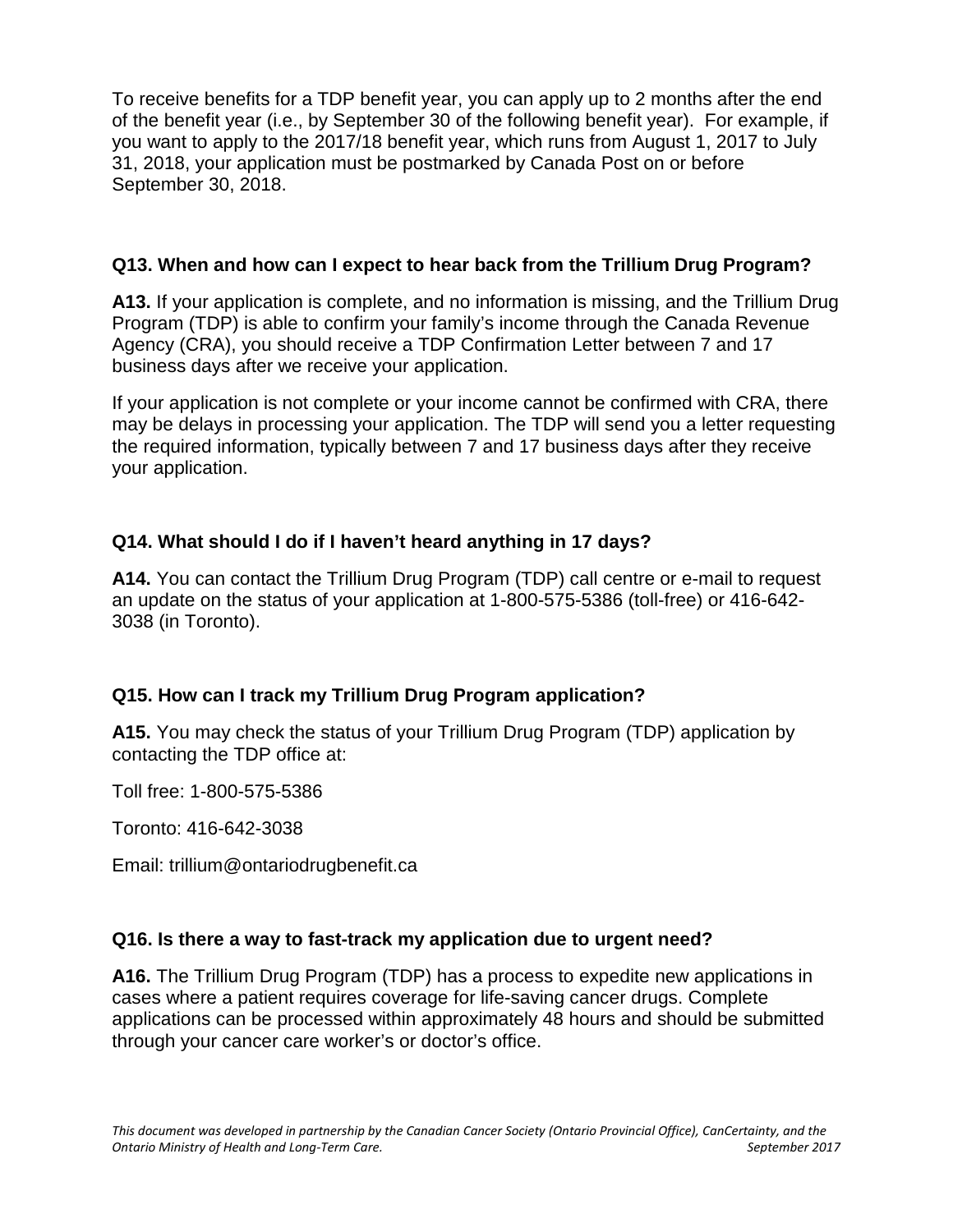## **Your income and deductible**

## **Q17. How does the Trillium Drug Program calculate how much my family has to pay?**

**A17.** The Trillium Drug Program (TDP) deductible is based on your family's net household income and how many people are in your household. The TDP Guidebook has a chart that explains your household's deductible amount.

For the purposes of the TDP, the following people are included in the definition of a household, whether or not they require drug benefits, have an existing private insurance plan, or reside outside of Ontario:

- a spouse or common-law partner (including a spouse or partner living in a long-term care home, another province, or outside Canada)
- children, parents, grandparents who live with you and rely on you or you rely on them – for financial support
- children who are students and rely on you for financial support, whether or not they live with you.

## **Q18. What proof of income is acceptable if the Canada Revenue Agency is not able to verify my income?**

**A18.** Approximately 98% of people enrolled provide consent to the Canada Revenue Agency to release their income information to the Trillium Drug Program (TDP), which is the quickest and simplest way to become enrolled and stay enrolled each year. However, if a household member did not provide consent, did not file an income tax return, or filed their taxes late, they should provide complete income documentation from the previous taxation year such as:

- Copy of Notice of Assessment: The Canada Revenue Agency (CRA) will send this document to you once your tax assessment has been completed
- Copy of completed T1 General or Special form, the tax form you submit to the CRA
- Copies of all T4/T4A and/or T5 slips
- Universal Child Care Benefit (if applicable)
- A letter from your employer confirming your salary
- Employment Insurance (EI) Registration Letter
- Record of Employment

If household member(s) do not file their income taxes and have zero income from the previous taxation year, a signed and dated declaration must be submitted.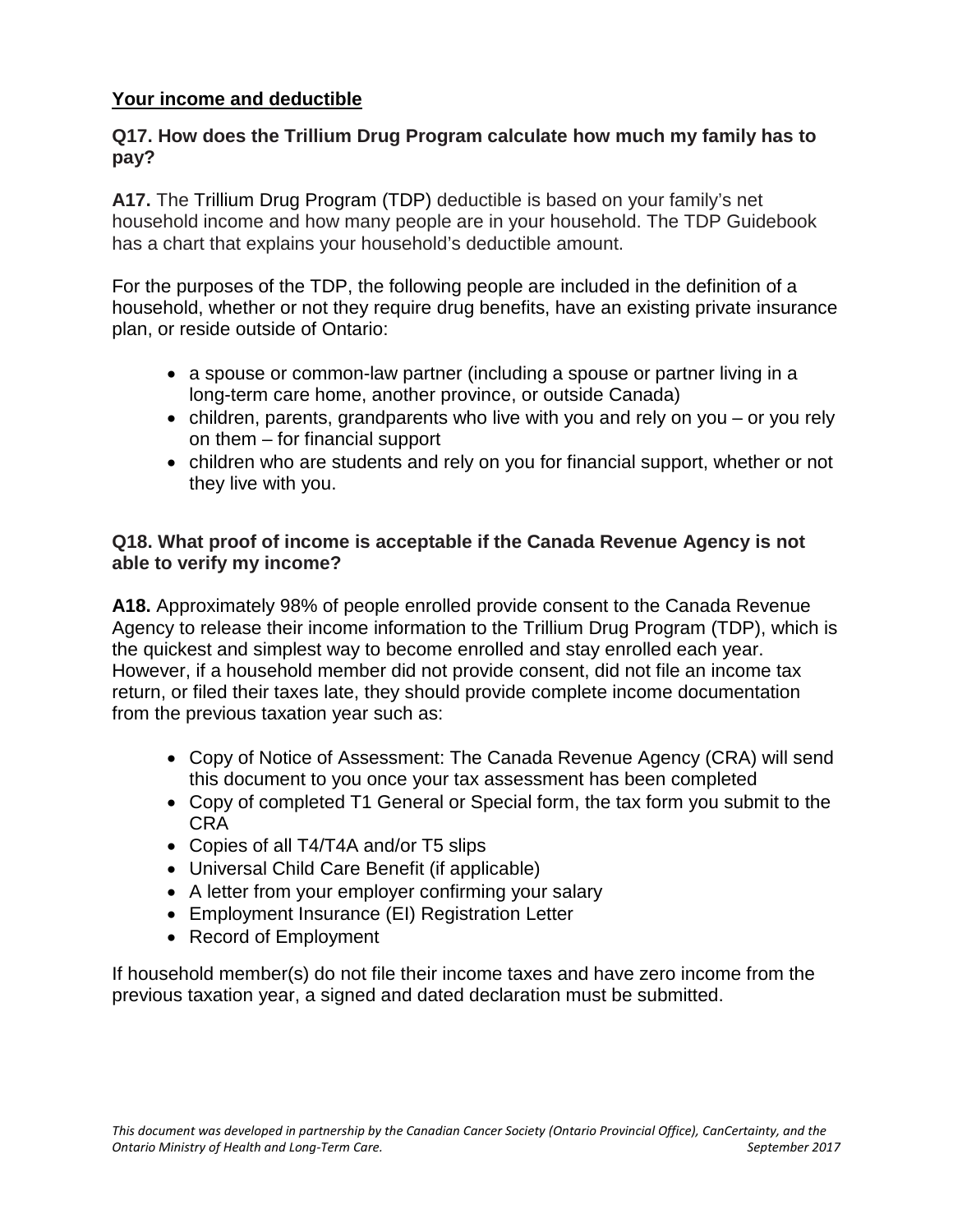# **Q19. What if I can't afford my Trillium deductible amount?**

**A19.** Your deductible is approximately 4% of your net household income. You meet the deductible by purchasing your drugs at the pharmacy. The Trillium Drug Program (TDP) cannot waive the deductible requirement.

## **Q20. I am no longer working (or have reduced my work) due to the cancer diagnosis. How do I explain that my income is lower than the amount on my Notice of Assessment?**

**A20.** If your combined net household income decreases by at least 10% since the previous taxation year, you can request a calculation of your deductible at the time you apply to the Trillium Drug Program (TDP), or later, based on the lower household income.

## **Q21. Will requesting a reassessment delay enrolling in the Trillium Drug Program?**

**A21.** No, but first the Trillium Drug Program (TDP) must confirm your household income with the Canada Revenue Agency (CRA) for the previous taxation year, before your reassessment, in order to verify that your household's income has been reduced by greater than 10% since the last taxation year. You will need to complete and send the Annual Deductible Re-Assessment form and provide proof of income documents.

## **Q22. What if I have moved back in with my family because of my cancer diagnosis?**

**A22**. If you have moved back home and become financially dependent on your family, all members of your household should be included on the Trillium Drug Program (TDP) application. All incomes will be combined to calculate your household's deductible.

If you have moved back with your family, but remain financially independent (for example, you pay rent and your own household expenses), you would apply as a single person on your application. You would not include other household members' income to calculate your deductible.

# **Renewing my Trillium Drug Program coverage**

## **Q23. Do I need to apply to the Trillium Drug Program each year? Or am I automatically renewed each benefit year?**

**A23.** The Trillium Drug Program (TDP) has an Automated Annual Renewal beginning around the middle of June each year to ensure households have enough time to provide